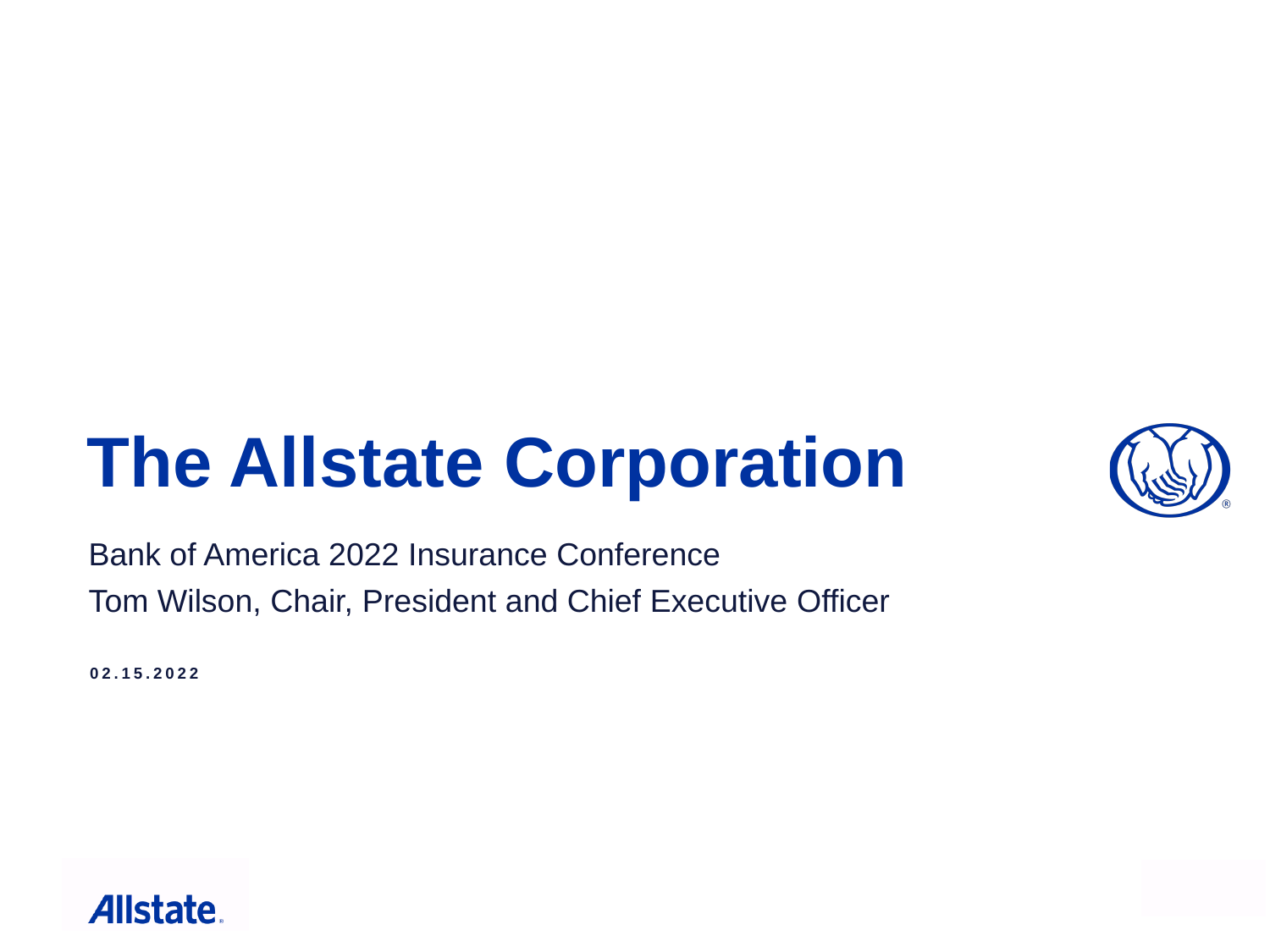This presentation contains forward-looking statements and information. This presentation also contains non-GAAP measures that are denoted with an asterisk. You can find the reconciliation of those measures to GAAP measures within our most recent earnings release and investor supplement.

Additional information on factors that could cause results to differ materially from this presentation is available in the 2020 Form 10-K, our most recent earnings release, and at the end of these slides. These materials are available on our website, www.allstateinvestors.com, under the "Financials" link.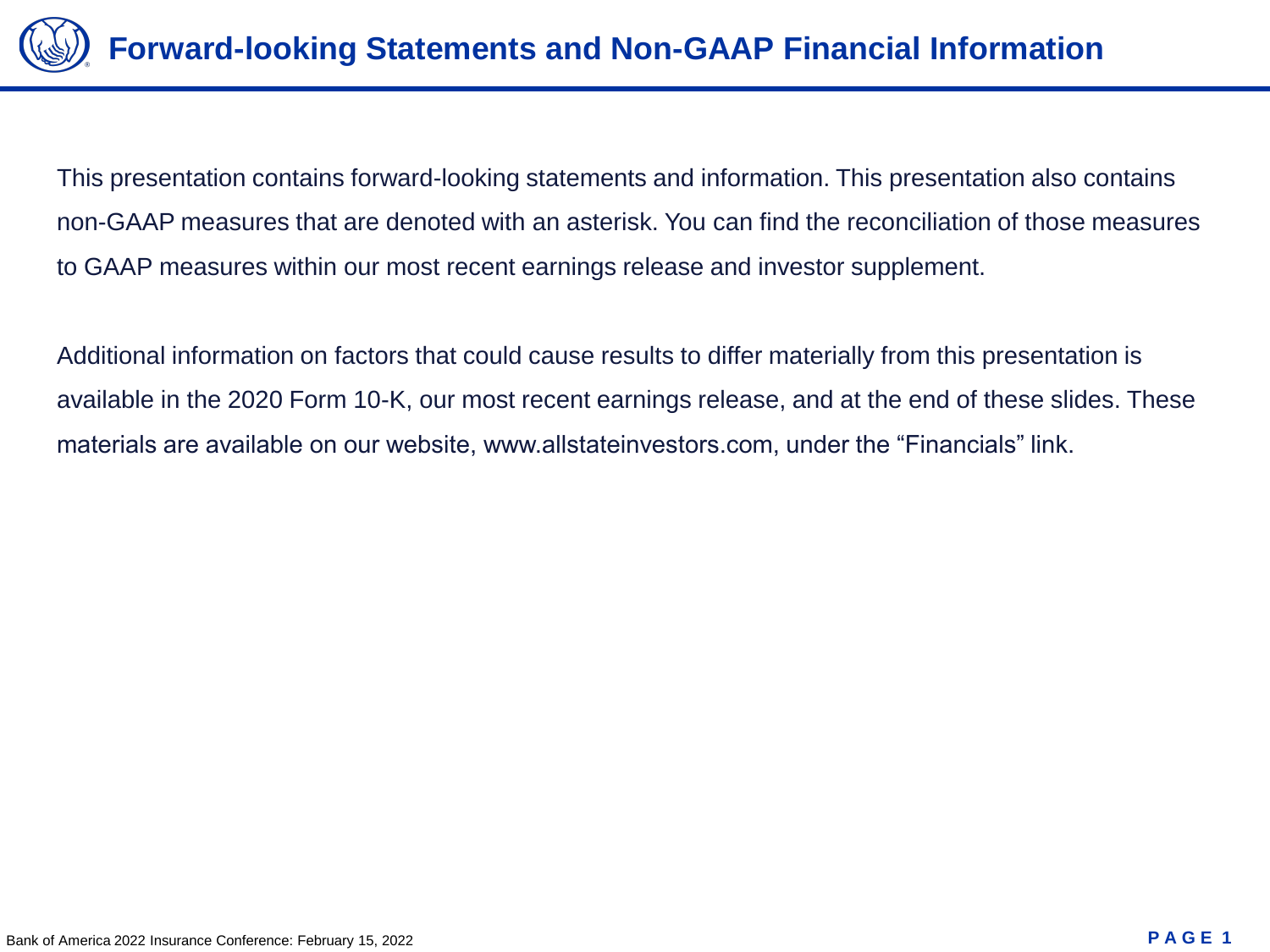

**Allstate Increases Shareholder Value Through Innovative Execution and Sustainable Value Creation**

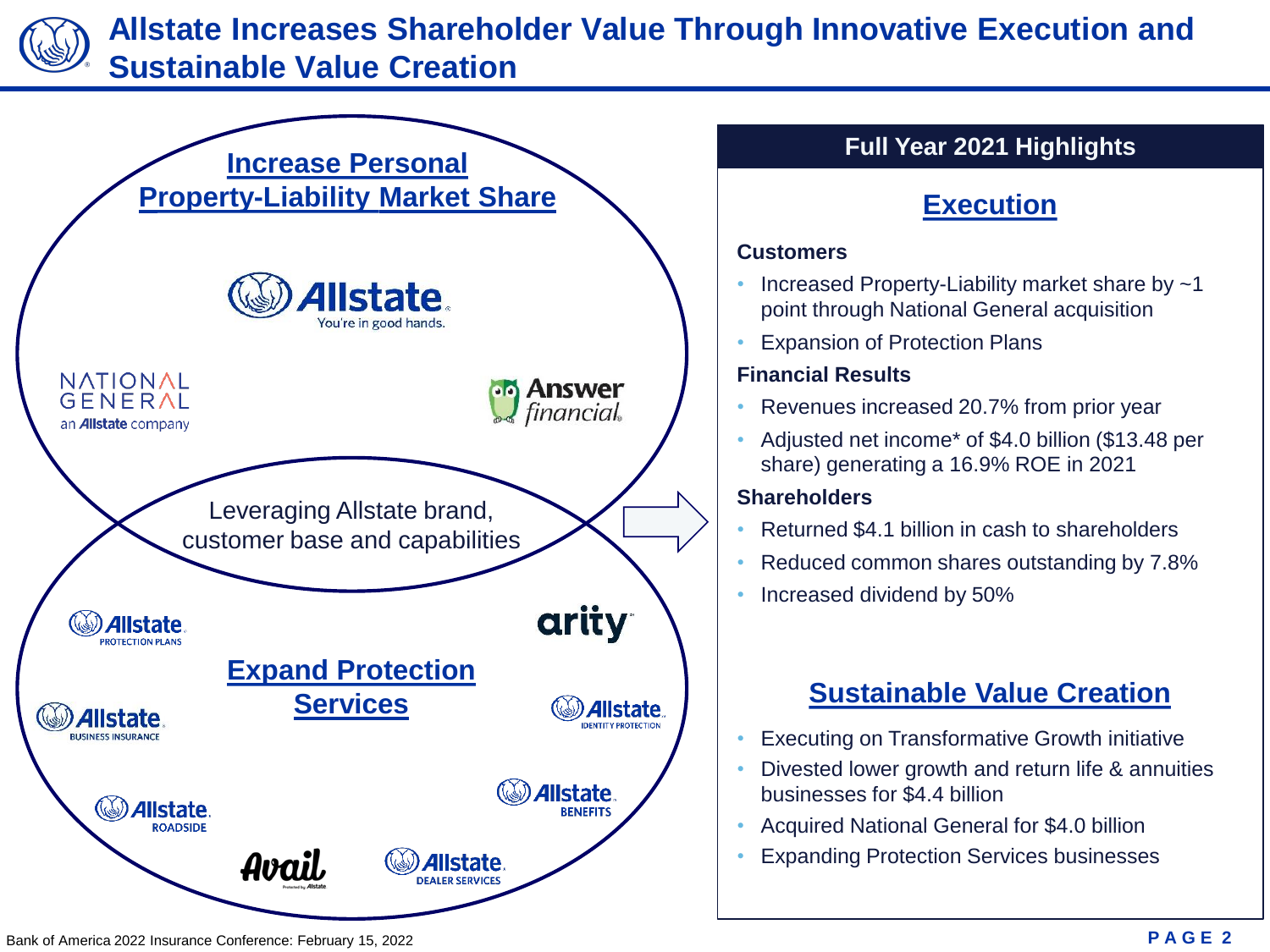### **Allstate Generates Attractive Returns On a Strong Capital Base**

- Property-Liability insurance premiums written increased, reflecting the acquisition of National General and growth in homeowners insurance
- Adjusted net income\* of \$4.0 billion in 2021 generated strong return on equity of 16.9%
	- o Underwriting income declined due to inflationary pressures experienced in the second half of 2021
	- o Strong performance-based results drove significantly higher net investment income
- Net income of \$1.5 billion for the full year 2021 reflects the \$4.1 billion loss on sale of life and annuity businesses
- Returned \$4.1 billion to common shareholders in 2021 through repurchases and dividends

|                                                                    | <b>Twelve months ended</b><br>December 31, |        |               |
|--------------------------------------------------------------------|--------------------------------------------|--------|---------------|
| (\$ in billions, except ratios)                                    | 2021                                       | 2020   | <b>Change</b> |
| <b>Operating Results</b>                                           |                                            |        |               |
| <b>Premiums written - Property-Liability</b>                       | \$41.4                                     | \$35.8 | 15.6%         |
| <b>Underwriting income - Property-Liability</b>                    | 1.7                                        | 4.4    | $(62.4\%)$    |
| Net investment income                                              | 3.3                                        | 1.6    | 107.1%        |
| Adjusted net income*                                               | 4.0                                        | 4.5    | $(10.6\%)$    |
| <b>Net income</b>                                                  | 1.5                                        | 5.5    | $(72.8\%)$    |
| <b>Capital Results</b>                                             |                                            |        |               |
| Adjusted net income return on equity*                              | 16.9%                                      | 19.2%  | $(2.3)$ pts   |
| <b>Cash returns to shareholders</b>                                | 4.1                                        | 2.4    | 70.8%         |
| Shares repurchased - % of prior year end common shares outstanding | 8.7%                                       | 5.5%   | 3.2 pts       |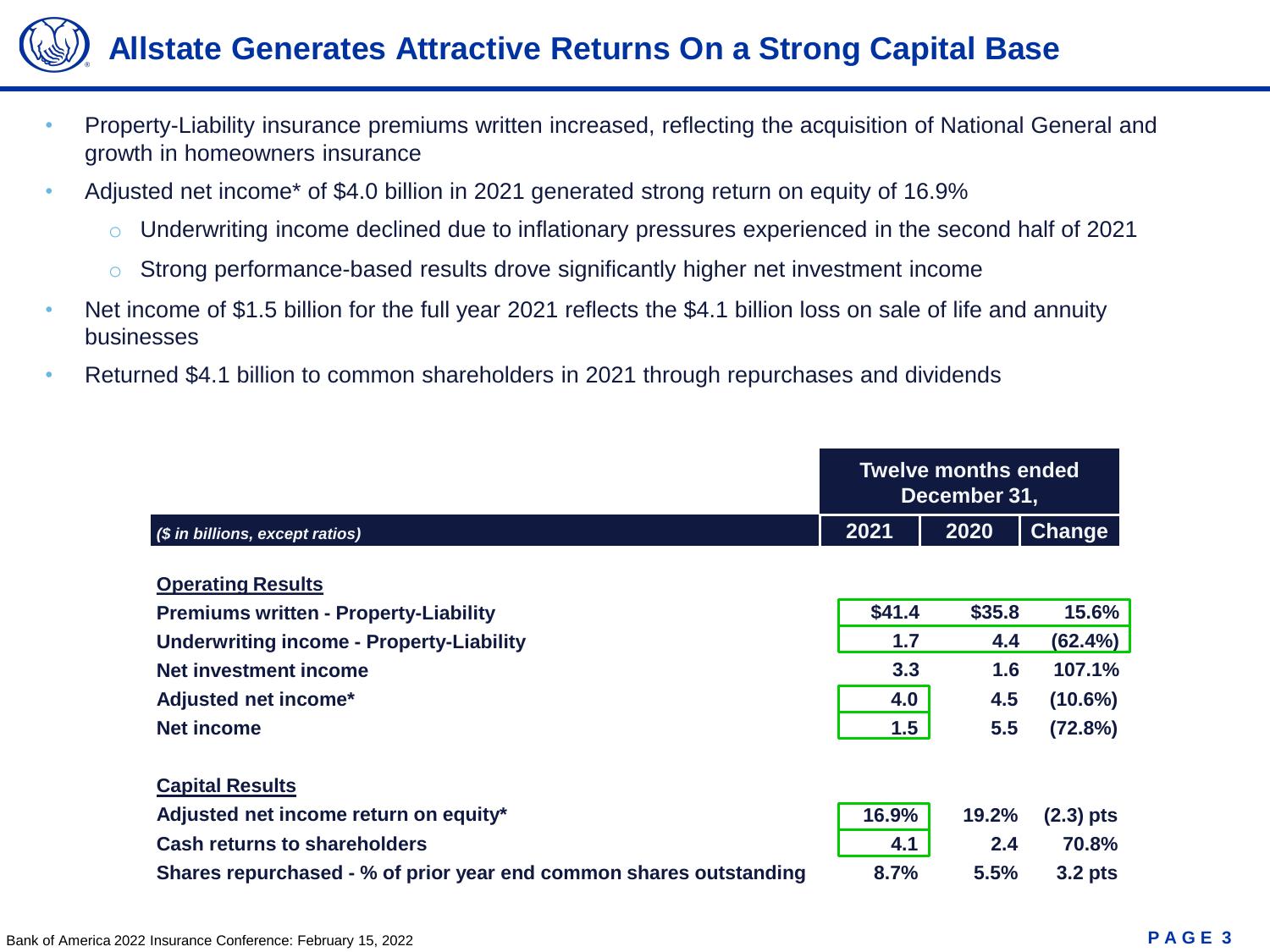### **Sustained Industry-Leading Returns In Auto and Homeowners Insurance**

- Operating capabilities and execution has supported attractive returns on required capital
	- o Target auto insurance mid-90s combined ratio; addressing impact of rising loss costs with rate increases and ongoing cost reductions
	- $\circ$  Target homeowners insurance mid-60s underlying combined ratio to generate attractive returns while managing catastrophe loss volatility
- Allstate auto and homeowners insurance underwriting margins are among the best in the industry
	- o Favorable auto insurance combined ratio gap to industry of 6.7 points from 2017 to 2020
	- o Allstate brand homeowners insurance generated \$2.9 billion of underwriting income with the industry generating nearly an \$18 billion underwriting loss from 2017 to 2020
	- Allstate brand homeowners insurance underwriting income has averaged \$667 million over the last five years



(1) Industry and competitor information: Statutory results per S&P Global Market Intelligence; Allstate information: GAAP results. 2011-2015 does not reflect change in pension accounting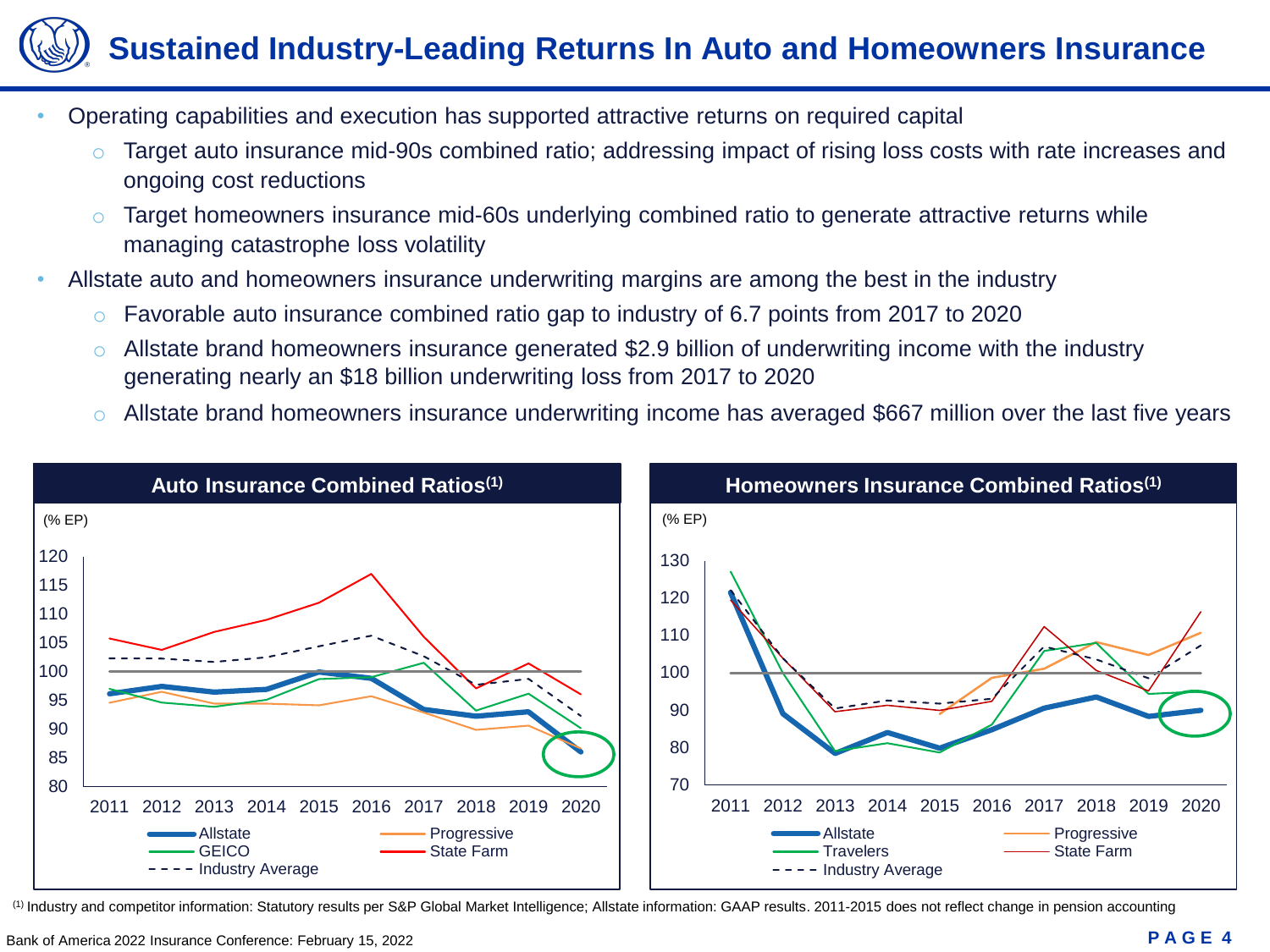### **Addressing Increased Auto Insurance Loss Costs**

- Pandemic has created volatility in auto insurance requiring rapid adaptation
	- $\circ$  Profitability in 2020 and first half of 2021 significantly benefited from reduced accident frequency
	- $\circ$  Loss costs increased in the second half of 2021 driven by inflationary pressure on severity
- Aggressively pursuing price increases to address higher loss costs
	- $\circ$  Implemented Allstate brand auto rate increases at an annualized impact of \$702 million in the fourth quarter
	- $\circ$  Auto insurance rate increases are applied as six month policies renew with annualized written premium impact fully recognized after twelve months
- Executing claims operating actions to manage loss costs
	- Strategic partnerships with parts suppliers and repair facilities to mitigate cost of repair
	- o Advanced claims analytics and predictive modeling to optimize repair versus total loss decisions and likelihood of injury and attorney representation



Bank of America 2022 Insurance Conference: February 15, 2022 **P A G E 5** (1) Leverages prior year end written premium to estimate annualized impact from implemented rate in each quarter. Actual amounts will be based on retention and mix of customers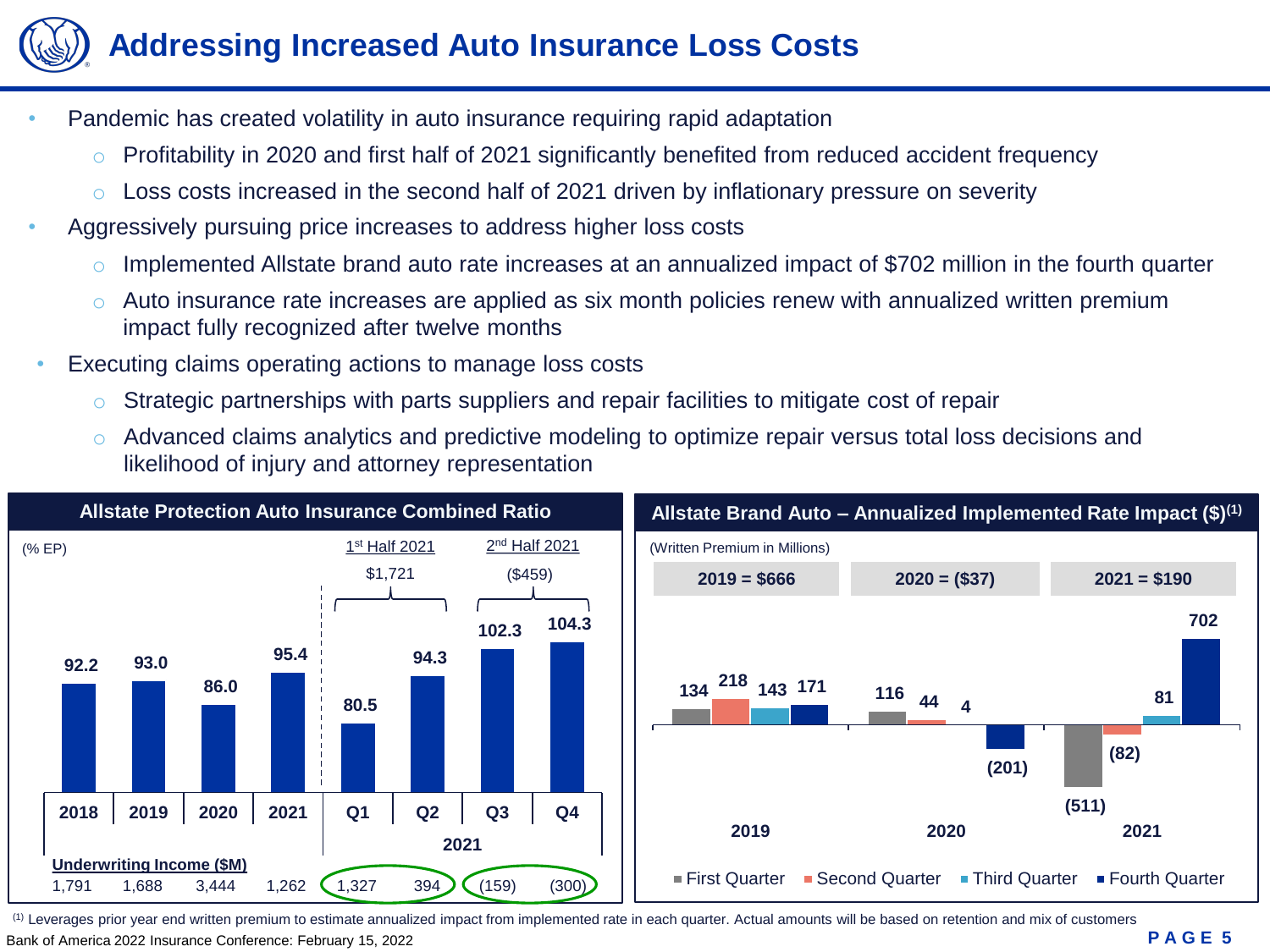#### **Timing to Achieve Targeted Auto Insurance Profitability Dependent on Relative Growth of Premiums and Loss Costs**

- Average premium to increase through aggressive pursuit of rate increases
	- $\circ$  Average earned premiums lag implemented rate changes due to 6-month auto policy terms
- Recent severity pressure driven by rapid rise in inflationary impacts across coverages
	- o Future trends largely dependent on macroeconomic factors
- Frequency levels reverting towards pre-pandemic levels
	- $\circ$  Portion of frequency benefit relative to pre-pandemic levels may persist with permanent shifts in time-of-day miles driven
- Cost reductions will lower adjusted expense ratio\* by 3 points over 3 years and partially offset loss cost pressure
- If written premium growth exceeds loss cost increases by 1% for the year then the combined ratio would improve by approximately 0.4 points in year one and an additional 0.5 points for the next full year
	- Monthly implemented rate increases will be disclosed to support assessment of trends



 $<sup>(1)</sup>$  Annualized average earned premium is calculated by annualizing net earned premium reported in the quarter divided by policies in force at quarter end</sup>

Bank of America 2022 Insurance Conference: February 15, 2022 **P A G E 6** (2) Average underlying loss and expense is calculated as the underlying combined ratio multiplied by the annualized average premium. Refer to the investor supplement for underlying combined ratio definitions and reconciliations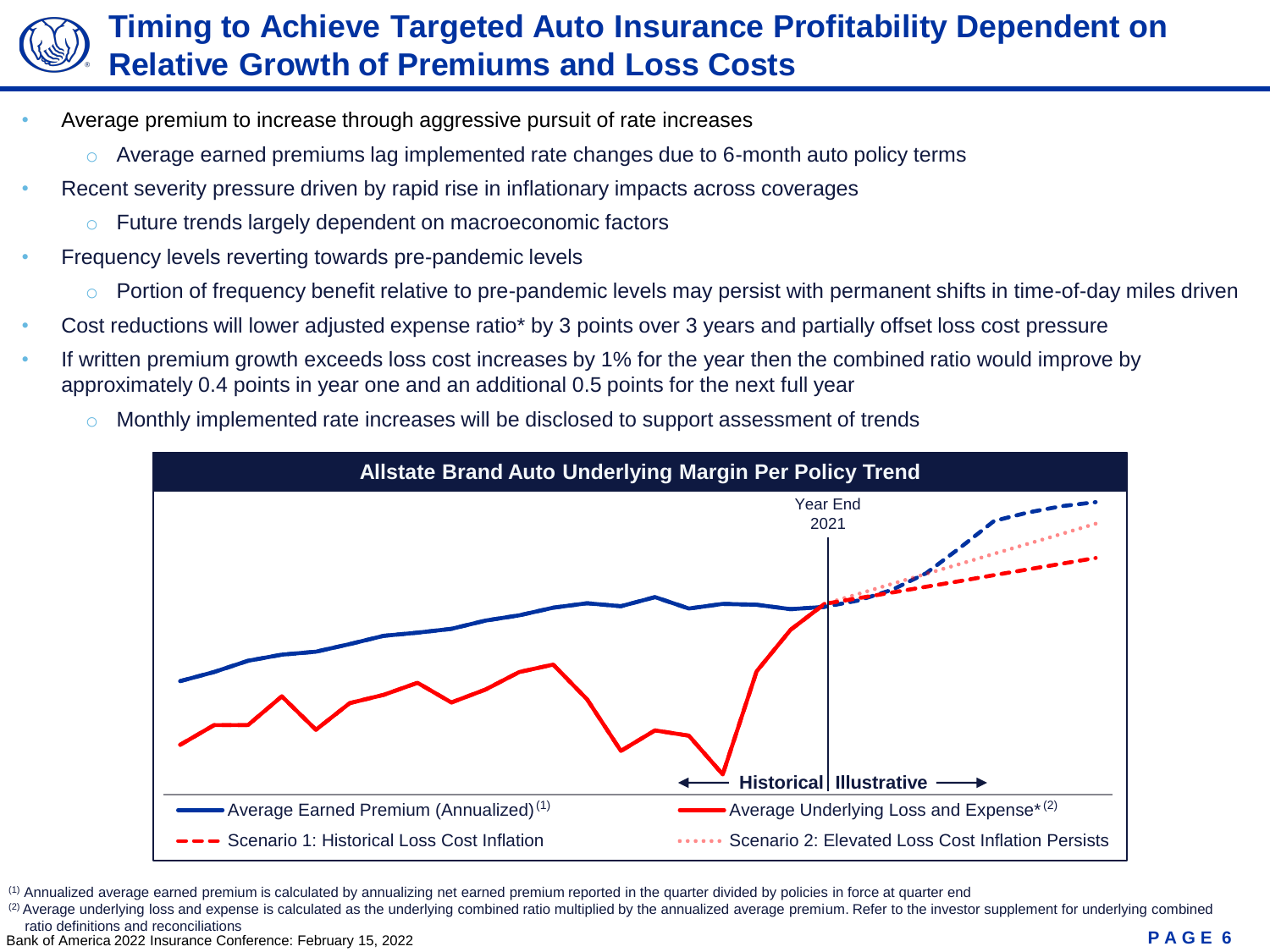### **Transformative Growth to Increase Personal Property-Liability Market Share**

- Components of Transformative Growth work together to increase market share
	- Improve customer value
	- Expand customer access
	- Increase sophistication and investment in customer acquisition
	- Deploy new technology ecosystem
	- Enhance organizational capabilities

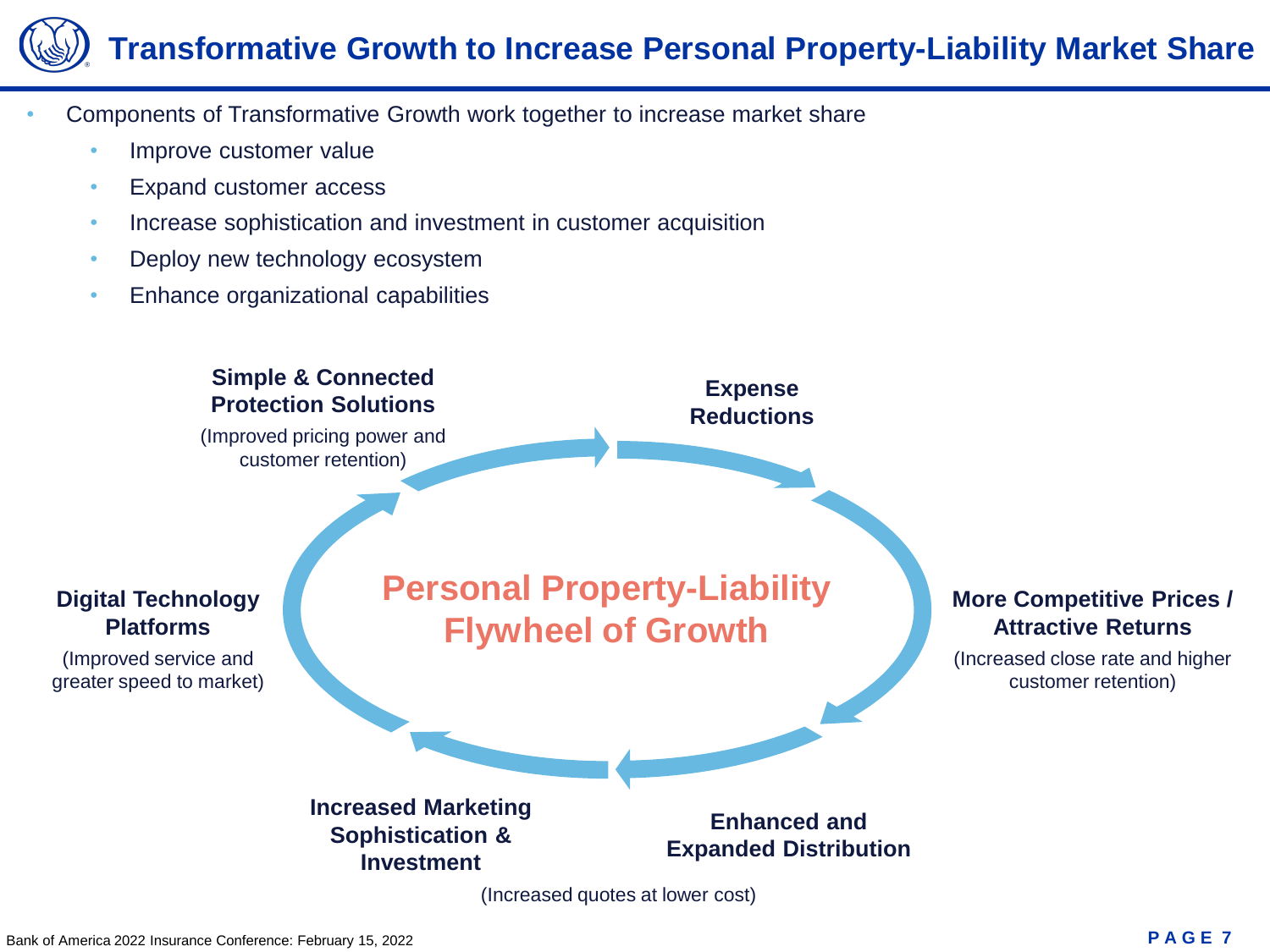# **Transformative Growth Impacts All Aspects of the Customer Value Chain**

|                                                                                                                                 | <b>Customer</b><br><b>Experience</b>   | Affordable, simple and connected experiences and products<br>$\bullet$                                             |  |  |  |  |
|---------------------------------------------------------------------------------------------------------------------------------|----------------------------------------|--------------------------------------------------------------------------------------------------------------------|--|--|--|--|
|                                                                                                                                 |                                        | Increase direct channel capacity and production<br>$\bullet$                                                       |  |  |  |  |
|                                                                                                                                 |                                        | Transition existing Allstate agents to lower cost, higher growth model                                             |  |  |  |  |
| <b>Distribution</b>                                                                                                             |                                        | Scale new agent models<br>$\bullet$                                                                                |  |  |  |  |
|                                                                                                                                 |                                        | Become a top independent agent carrier                                                                             |  |  |  |  |
| <b>Marketing</b>                                                                                                                |                                        | Improving customer acquisition costs relative to lifetime value<br>$\bullet$                                       |  |  |  |  |
|                                                                                                                                 |                                        | Increasing marketing investments, share of voice and brand reach                                                   |  |  |  |  |
|                                                                                                                                 | <b>Service &amp;</b><br><b>Support</b> | Creating an integrated, consistent and efficient customer experience<br><b>Expanding self-service capabilities</b> |  |  |  |  |
|                                                                                                                                 | <b>Cost</b><br><b>Structure</b>        | Reducing cost structure by 3 points over 3 years through<br>digitization, operating efficiency and distribution    |  |  |  |  |
| <b>Testing new Customer Experience and Product Management Ecosystems</b><br><b>Technology</b><br><b>Retiring legacy systems</b> |                                        |                                                                                                                    |  |  |  |  |
| <b>Five Phases of Transformative Growth</b>                                                                                     |                                        |                                                                                                                    |  |  |  |  |
| 1) Conceptual<br>design                                                                                                         | 2) Enhance<br>existing model           | 3) Build new<br>4) Scale new<br>5) Retire<br>legacy technology<br>model<br>model                                   |  |  |  |  |

Bank of America 2022 Insurance Conference: February 15, 2022 **P A G E 8**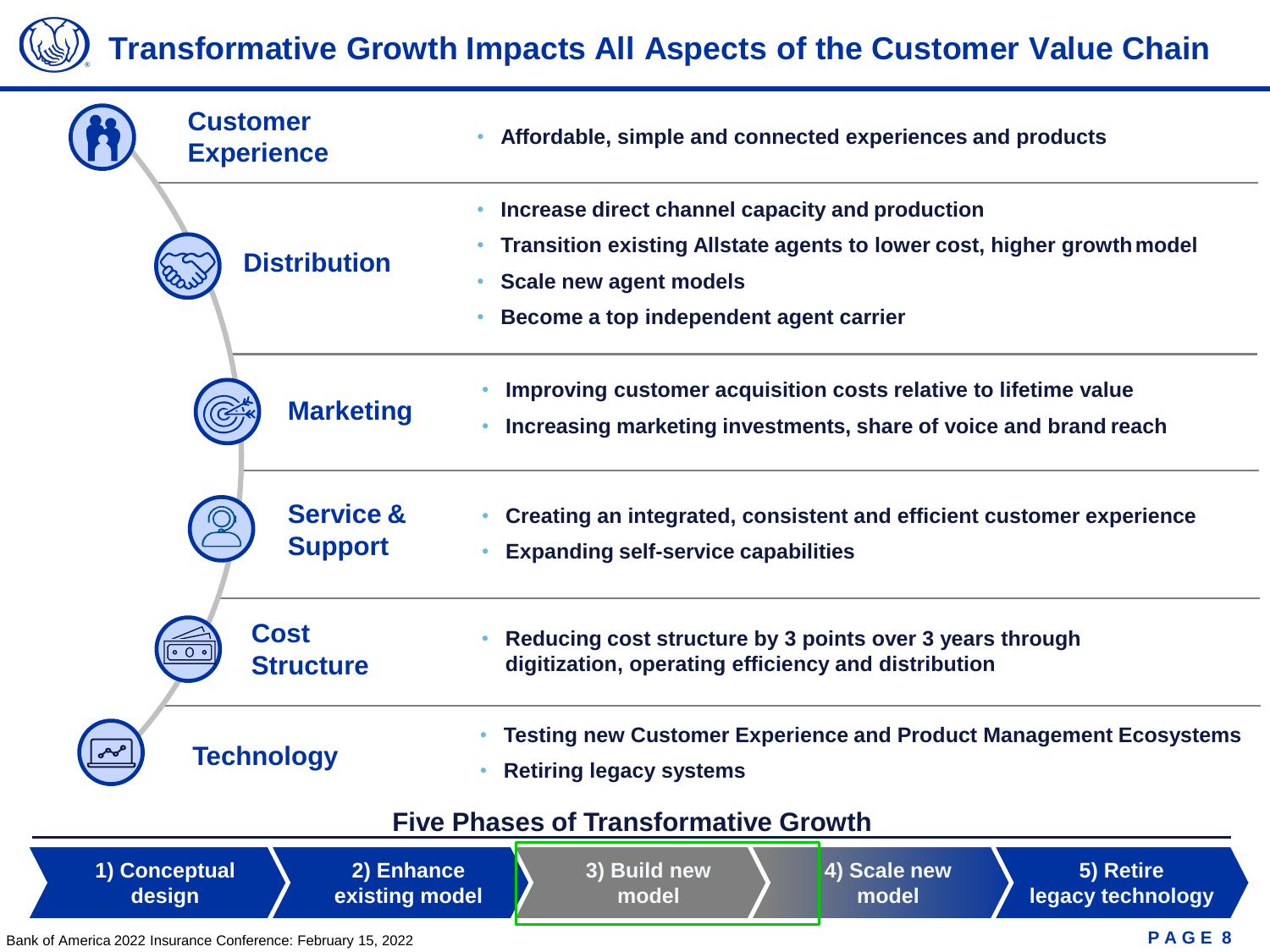#### **National General Acquisition Accelerates Profitable Growth**

• Acquisition of National General for \$4 billion in January 2021 enhanced Allstate's strategic positioning in the Independent Agent ("IA") channel

#### **Successful First Year of Ownership**

- Integrated businesses while investing in future enhancements
	- o Encompass being consolidated in National General platform
	- o Allstate Health and Benefits revenues increased by \$1.1 billion
	- o Arity's business model expanded with LeadCloud and Transparent.ly
- On-pace to achieve expected expense synergies
- Acquired SafeAuto leveraging National General's platform

![](_page_9_Picture_9.jpeg)

![](_page_9_Picture_10.jpeg)

![](_page_9_Picture_11.jpeg)

#### **2022 Focus**

- Expanding new "middle-market" auto and home insurance products leveraging nonstandard auto relationships
- Combining three separate products and brands into one

#### **Product Expansion Footprint Expansion Footprint Expansion Strategic Integration**

- Enhancing agent engagement level of 42,000+ appointments
- Increasing IA points of presence and geographic mix

- Integrating businesses to reduce costs and improve efficiency
- Acquire companies where Allstate is a better owner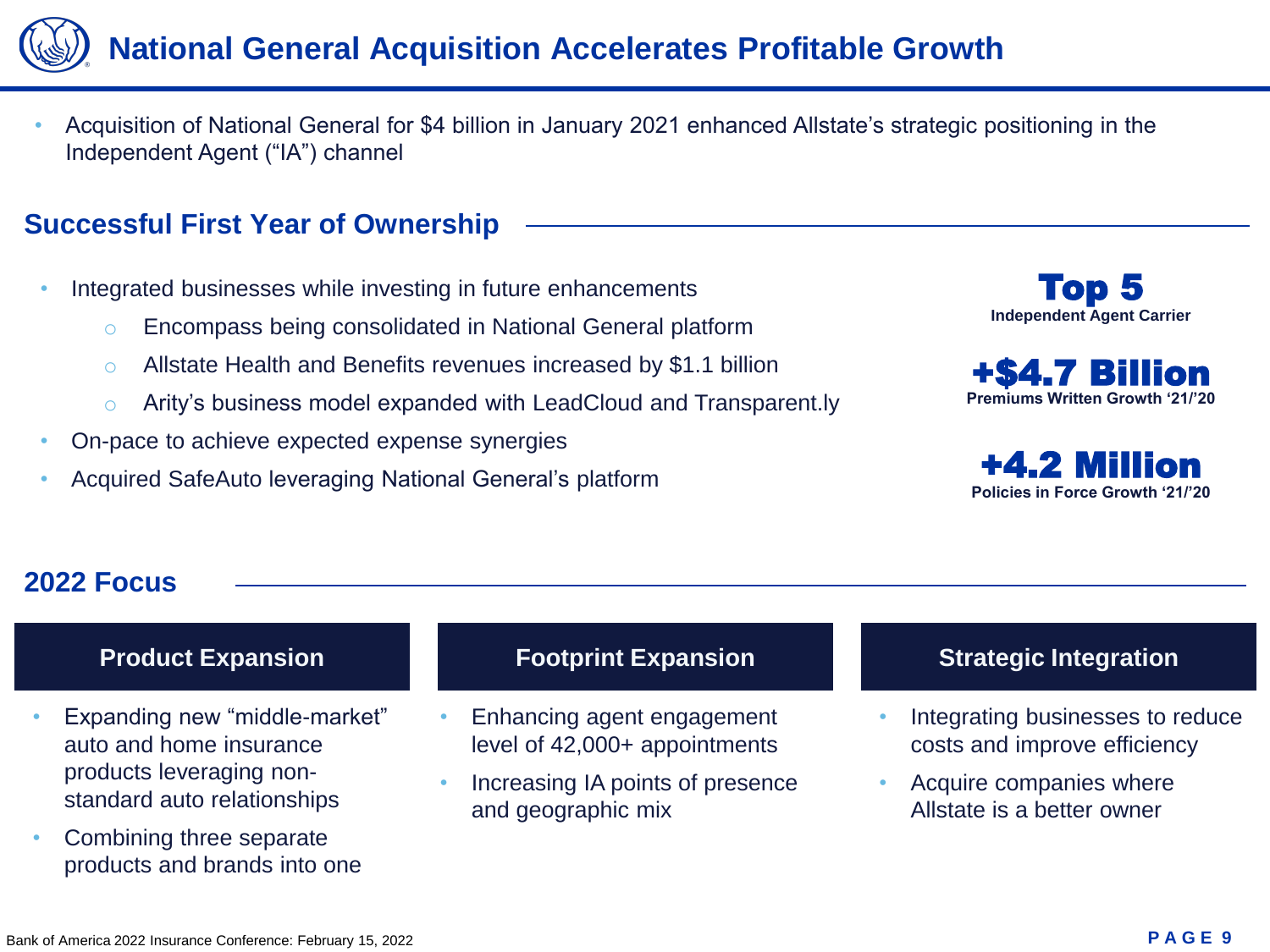## **Allstate Protection Plans Growing Revenue and Profit**

- Allstate Protection Plans was acquired in 2017 for \$1.4 billion to broaden protection solutions offered to customers
	- o Leverage the Allstate brand with low cost and excellent customer service
	- o Products sold primarily through U.S. retailers
- Experiencing rapid top line growth and improved profitability
	- $\degree$  Written premiums of \$1.8 billion in 2021,  $\degree$ 6x pre-acquisition (2016)
	- o Total revenue of \$1.2 billion and adjusted net income of \$142 million in 2021
- Investing in technology and expanding the total addressable market
- Pursuing multiple growth pathways beyond U.S. retail partnerships

![](_page_10_Figure_9.jpeg)

**Growth Opportunities**

**Vertical expansion** •Expansion into appliances, furniture and mobile phones

![](_page_10_Picture_12.jpeg)

**Expanding geographic footprint** •Growth in Europe, Asia and Australia

![](_page_10_Picture_14.jpeg)

**Innovative services, products and features** Introduced 2-day appliance repair guarantee

Bank of America 2022 Insurance Conference: February 15, 2022 **P A G E 10** (1) Protection Services revenues exclude the impact of net gains on investments and derivatives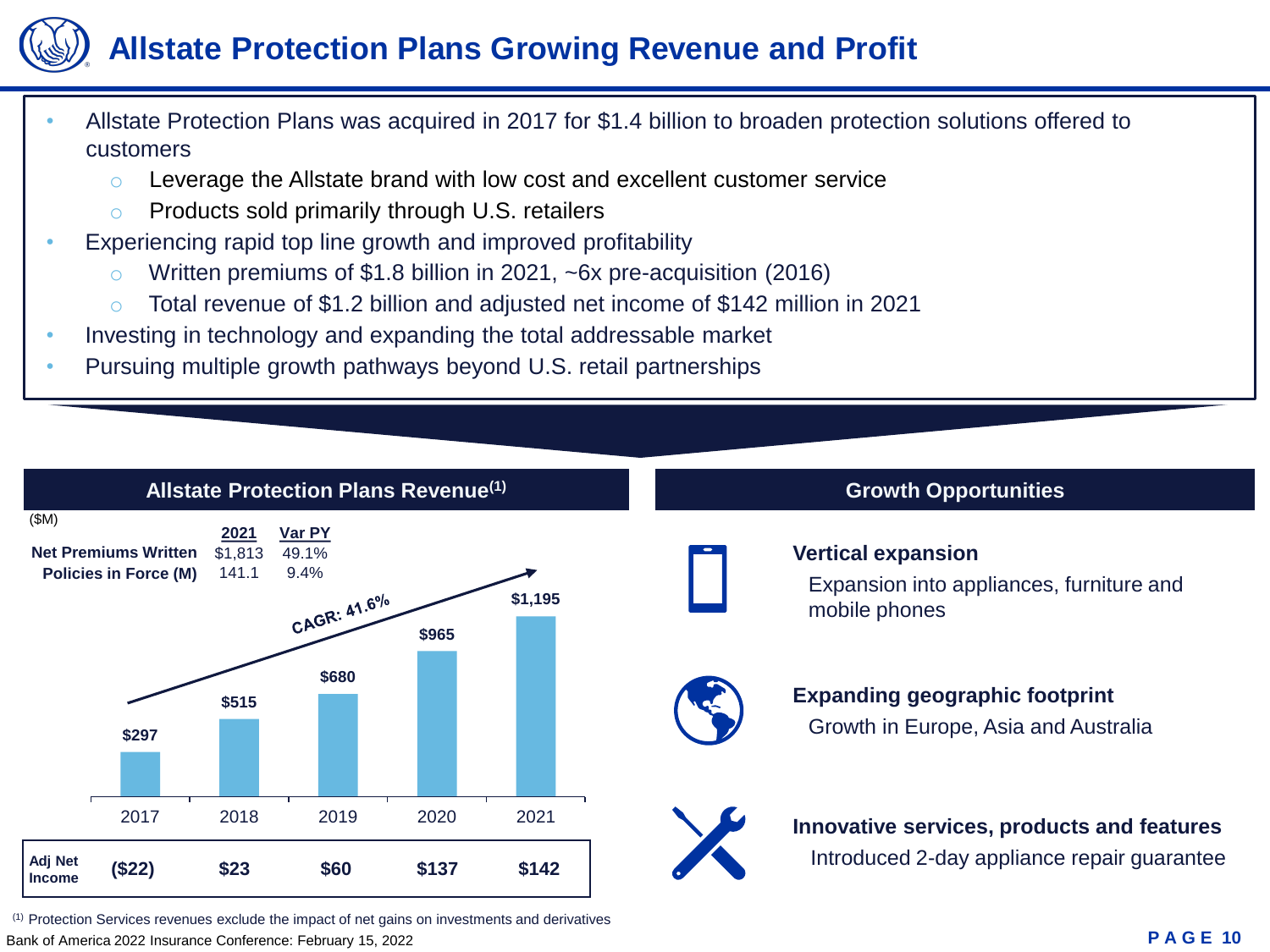# **Allstate is an Attractive Investment Opportunity**

- Investing in sustainable growth while providing significant cash to shareholders
	- o Increased market share in Property-Liability and expanding protection offerings
	- o Returned \$4.1 billion to common shareholders in 2021
- Diversified portfolio of businesses with broad distribution
	- o Building low-cost digital insurer through Transformative Growth
	- o Protection Services with innovative business models and expanding total addressable markets
- Proactive risk and return management framework
- Valuation is attractive relative to peers growth, returns, cash to shareholders and life and annuity divestiture

| <b>Valuation Metrics</b>    |                                                     |                                          |                           |                                                |                                     |  |  |  |  |
|-----------------------------|-----------------------------------------------------|------------------------------------------|---------------------------|------------------------------------------------|-------------------------------------|--|--|--|--|
|                             | <b>5 Year Performance</b>                           |                                          |                           |                                                |                                     |  |  |  |  |
|                             | <b>Cash Return</b><br>(% Market Cap) <sup>(1)</sup> | <b>EPS Growth</b><br>CAGR <sup>(2)</sup> | P/E<br>LTM <sup>(3)</sup> | <b>Allstate Price @</b><br><b>P/E Multiple</b> | <b>Allstate</b><br>(% of Valuation) |  |  |  |  |
| <b>Allstate</b>             | 8.4%                                                | 21.2%                                    | 9.2                       | \$123                                          | н                                   |  |  |  |  |
| $PAC$ Peers <sup>(4)</sup>  | 4.9%                                                | 19.8%                                    | 12.7                      | \$171                                          | 72%                                 |  |  |  |  |
| <b>S&amp;P</b> - Life Index | 7.0%                                                | 10.2%                                    | 10.4                      | \$140                                          | 88%                                 |  |  |  |  |
| <b>S&amp;P</b> – Financials | 5.9%                                                | 16.0%                                    | 17.2                      | \$232                                          | 53%                                 |  |  |  |  |
| <b>S&amp;P 500</b>          | 4.2%                                                | 14.2%                                    | 24.8                      | \$335                                          | 37%                                 |  |  |  |  |

(1) Source: Factset as of 2/11/2022, excludes 2021 for companies who have not yet reported 2021 10-Ks

(2) Operating earnings per share growth compound annual growth rate over the last 5 years 2017 -2021

(3) Last twelve months; Stock prices as of 2/11/2022

(4) P&C peers comprised of 10 comparable North-American P&C companies with a market cap of \$4 billion or greater as of year-end 2021

Bank of America 2022 Insurance Conference: February 15, 2022 **P A G E 11**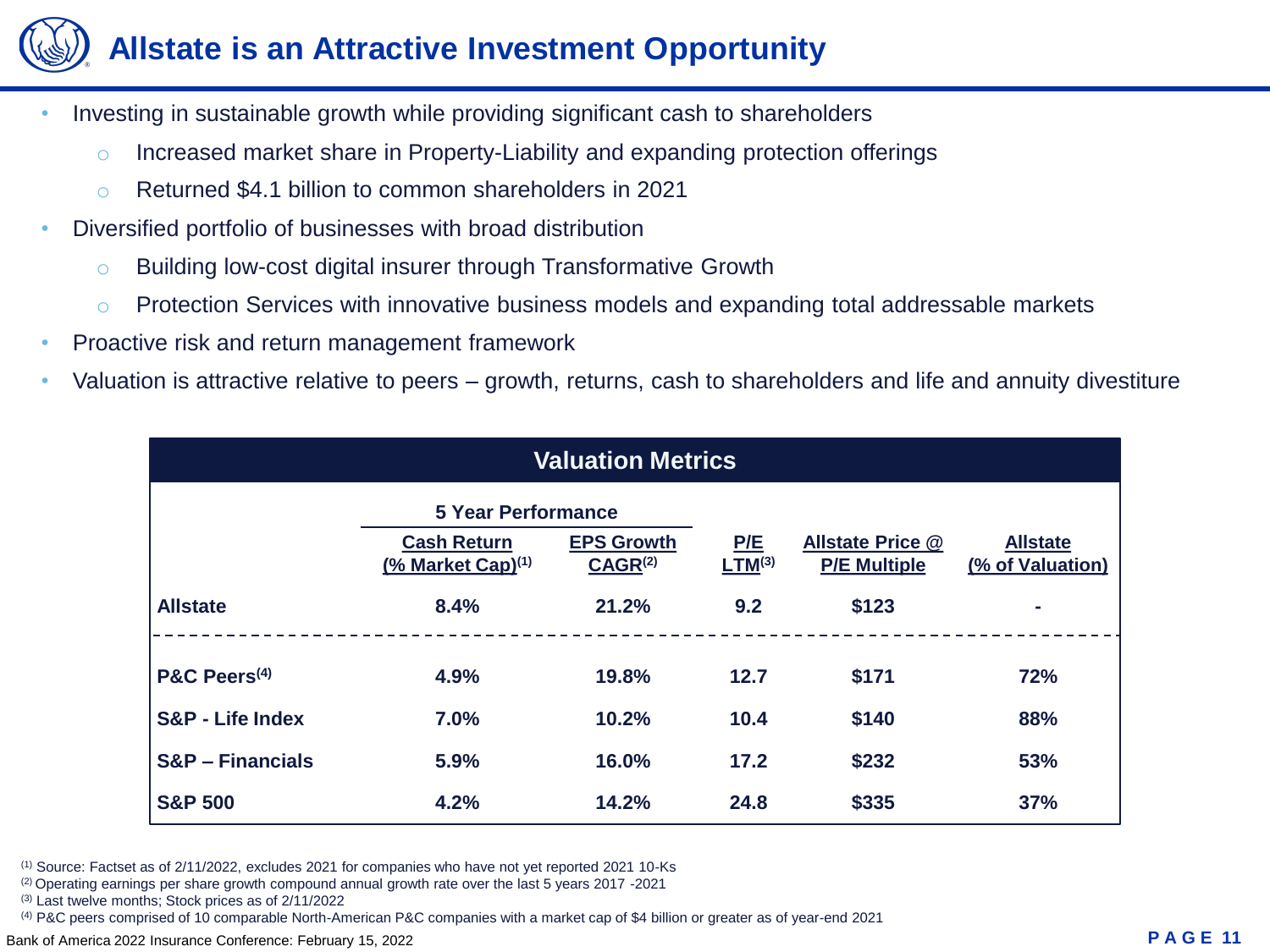![](_page_12_Picture_0.jpeg)